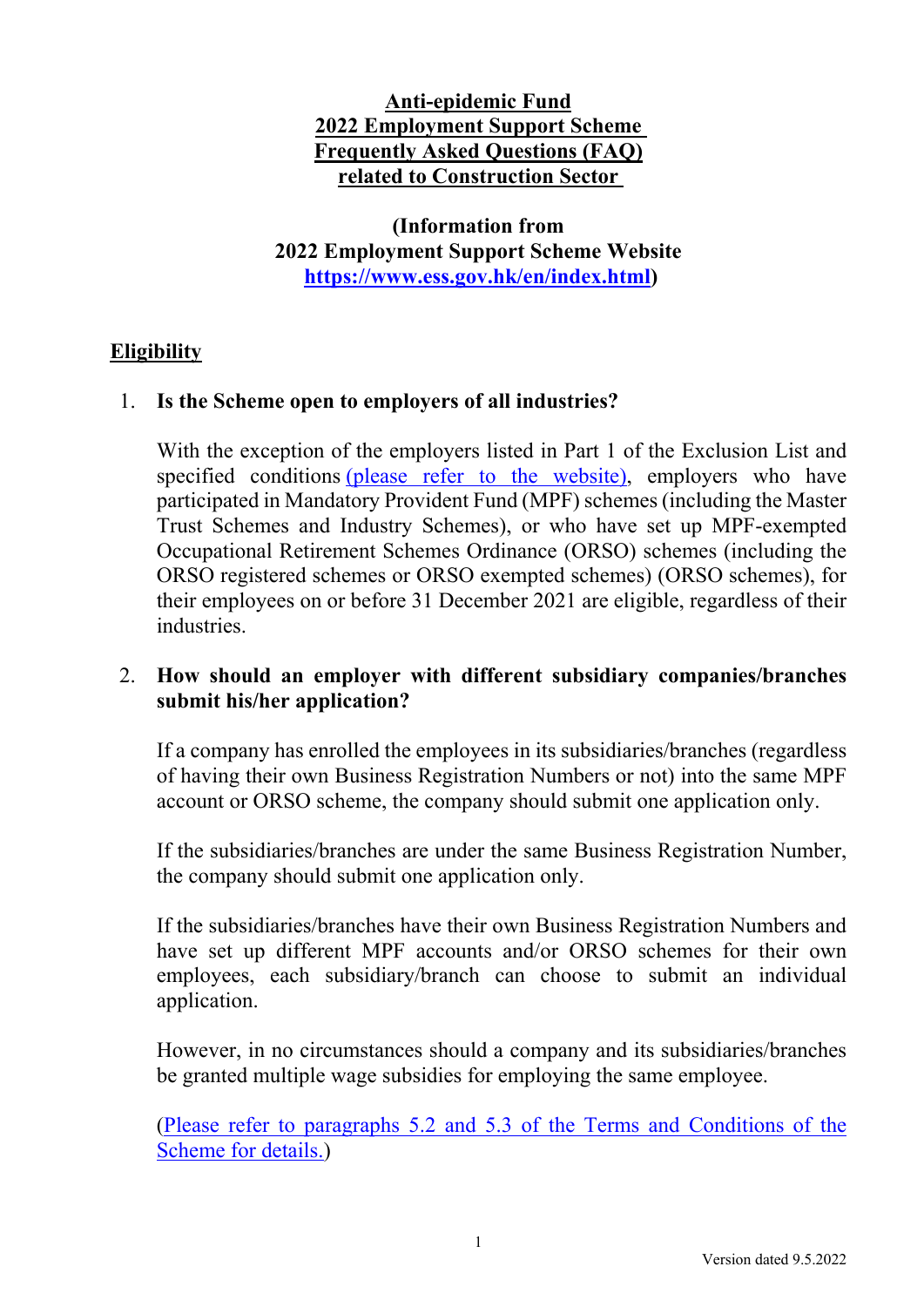## 3. **If an employer's business cover more than one industry, how would the Government decide whether his/her core business falls under the scope of the Restricted List?**

An employer is required to declare whether his/her core business is on the Restricted List according to the actual situation of the operation. Generally speaking, the applicant's core business should be the scope of business in which the applicant has hired the most employees. If the numbers of employees are comparable, the applicants may also consider declaring the business segment having the greatest revenue contribution as their core business.

(Please refer to paragraph 3.10 of the Terms and Conditions of the 2022 Employment Support Scheme for details.)

## 4. **Are government-funded organisations, contractors of government outsourced service (including hotels used for isolation or quarantine purposes) or government consultants eligible for the 2022 ESS?**

Yes. The 2022 ESS Secretariat will, through the government departments concerned, write to inform subvented organisations, outsourced contractors/consultants and hotels used for isolation or quarantine purposes of their eligibility under the 2022 ESS, i.e. they can only apply for the subsidy in respect of those employees whose wages are not fully funded by the Government. Employers would be required to declare and provide their relevant number of eligible staff and respective wages for the calculation of wage subsidy amount.

#### 5. **Are employers who are subcontractors of government outsourced service contractors eligible for the wage subsidies under 2022 ESS?**

Yes. As the employers (subcontractors) have no contractual relationship with the Government and their service fees are paid by the contractors, they are eligible for application.

#### **Principles of Calculating Eligible Employees and Wage**

## 6. **For the purpose of the Scheme, can employers change the MPF/ORSO records for the period on or before 31 December 2021?**

No. For employers applying the Scheme based on "2021 Q4 data", the records concerned have been frozen on 28 February 2022. The Government and the government-appointed agent, in vetting applicants' eligibility and assessing the subsidy amount, will not consider the requests of the applicants made to the MPF trustees after 28 February 2022 to amend MPF records concerning the period on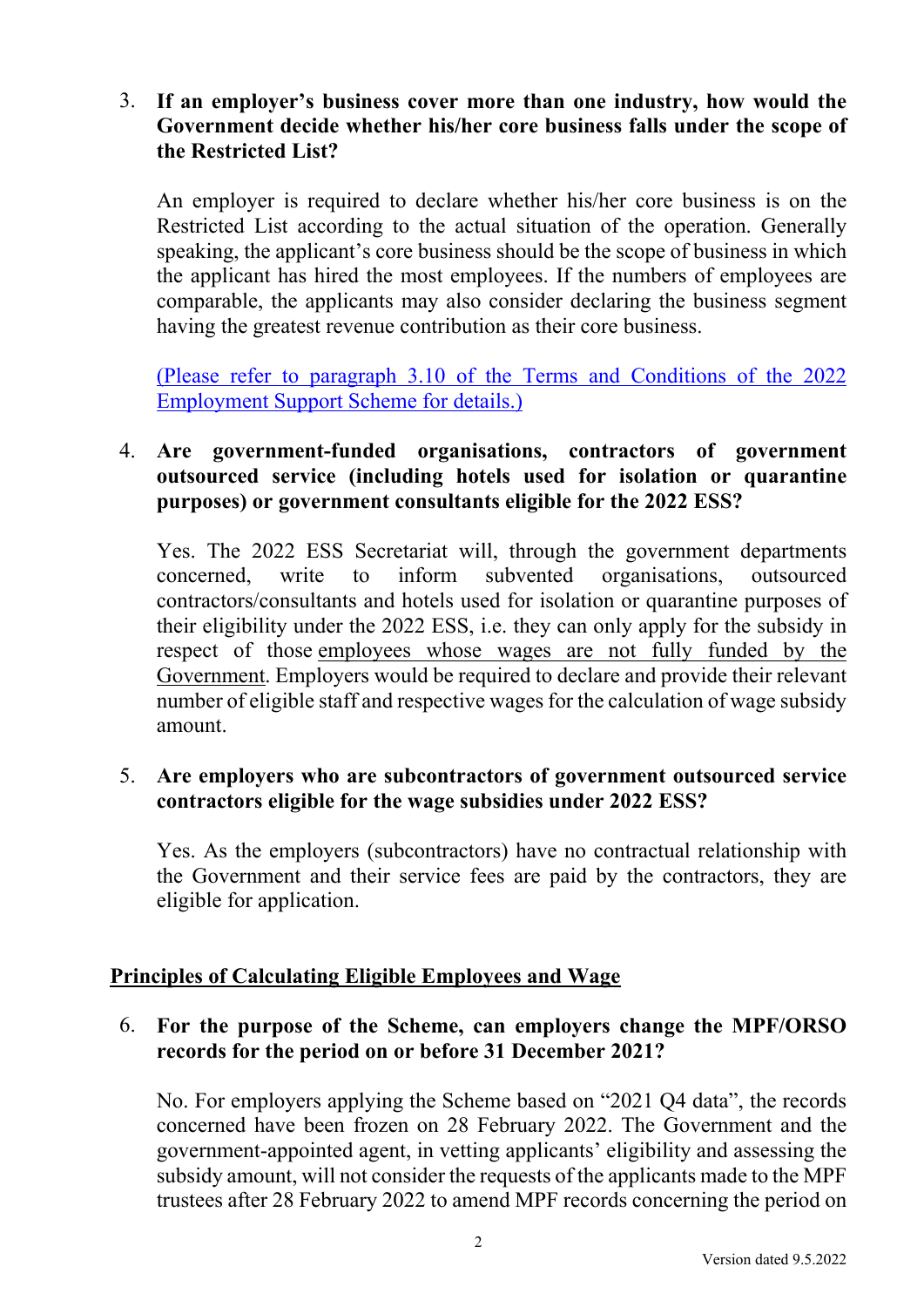or before 31 December 2021 (including but not limited to dating back newly opened employer or employee accounts, re-submitting contributions for the period on or before 31 December 2021, etc.), nor would ORSO Schemes set up after 28 February 2022 be considered.

7. **If an employer anticipates that the wages of some employees cannot maintain at a level above \$8,000 in the subsidy month, can he/she use all or some of the "full subsidy quota" to apply for half subsidy?** 

Yes. The Scheme allows employers to use "full subsidy quota" to apply for half subsidy, provided that employers concerned will only receive half subsidy for their employees. Subject to his/her "chosen subsidised headcount" not exceeding the "subsidised quota cap" and not exceeding "sector-specific cap", the employer can apply for a greater number of employees receiving half subsidy than the "half subsidy quota".

(Please refer to paragraph 3.12 of the Terms and Conditions of the 2022 Employment Support Scheme for details.)

# **Eligibility of employees**

8. **Can an employer apply for wage subsidies in respect of those employee(s) for whom the employer has not opened an MPF account or set up an ORSO scheme? Submitting other supporting documents?** 

No.

9. **Can employers apply for the wage subsidies in respect of their part-time or casual employees?** 

Regardless of whether the employees work full-time, part-time or on a temporary basis (i.e. casual employees), if the MPF records in the "reference month" show that the employer has made mandatory MPF contributions for these employees, or the employer has hired employees aged 65 or above; or if the ORSO records show that the employer has paid wages to employees, the employer can be granted subsidies in respect of these employees.

Employers can apply for wage subsidies for part-time or casual employees hired between May and July 2022, provided the number of employees not exceeding the concerned cap.

As regards the employees of the construction industry working on a temporary basis (i.e. casual employees), regardless of whether the 2020 ESS data or the MPF records in 2021 Q4 is used to determine the "reference month" ("reference month" is used for calculating the employer's various subsidised quota caps),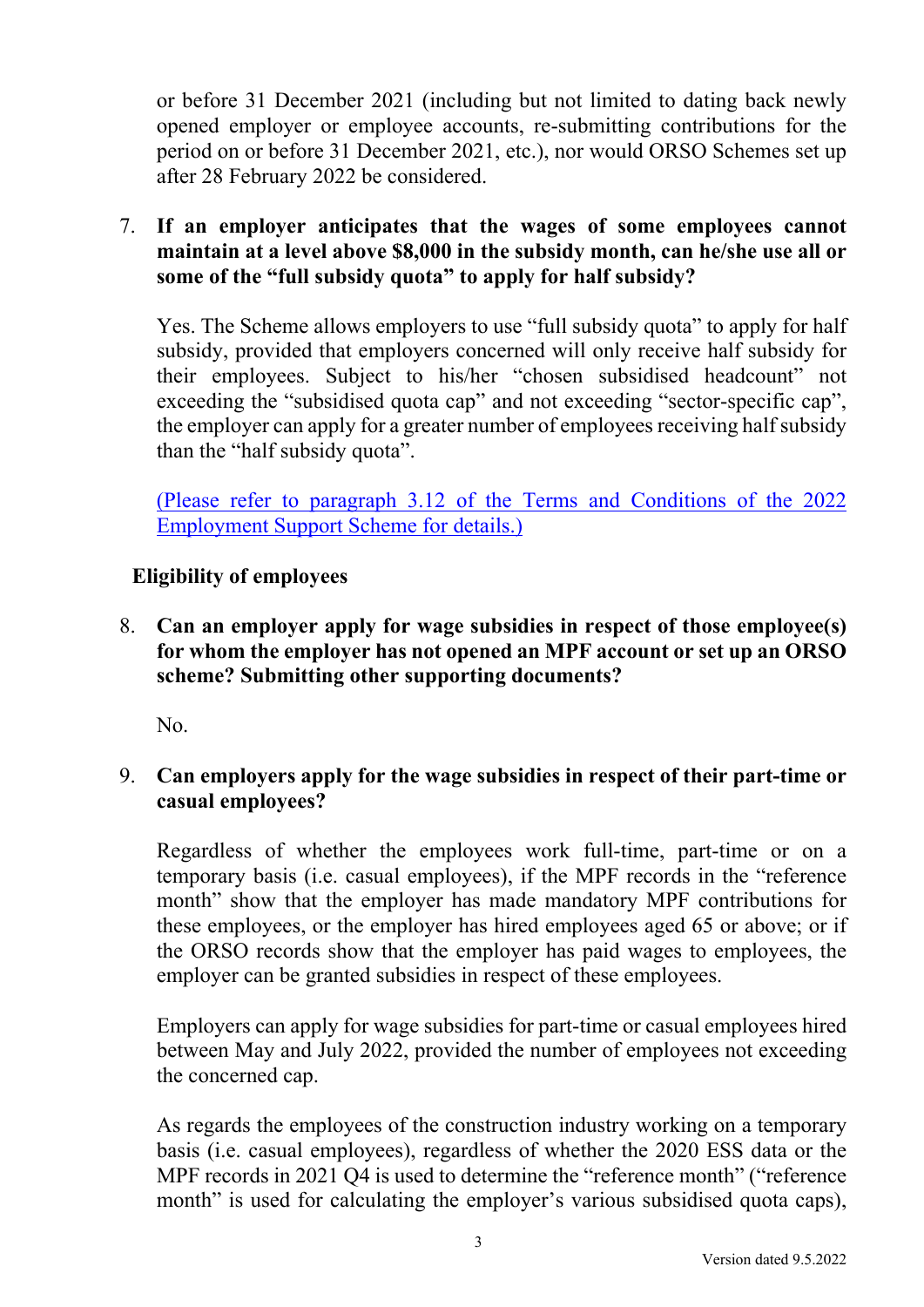the 2022 ESS will consider the approval records in the Employment Support Scheme for the Construction Sector (Casual Employees) ("ESSC") in 2020 (if any). Those applicants who had not participated in the ESSC may still use the MPF data in 2021 Q4 to determine the "reference month", and all the casual employees (including those employed by the employer on a long-term basis) will be taken into account in the calculation of the subsidised quota cap according to their wages.

(Please refer to paragraph 3.15 of the Terms and Conditions of the 2022 Employment Support Scheme for details.)

## 10. **For employees under government outsourced service contractors/consultants who work for both relevant government contract(s) and other private project(s) at the same time, can the employer apply for wage subsidies in respect of these staff?**

If the employees are not working solely for government contract(s) but are also working for other private contract(s) at the same time, as their wages are not fully funded by the Government, the employer may apply for subsidies in respect of these employees.

#### 11. **Will employers be given the flexibility to decide on the number of subsidised headcounts for each subsidy month?**

Yes. Employers can decide on the "full subsidy headcounts", "half subsidy headcounts" and "elderly subsidy headcounts", provided that "chosen subsidised headcounts" shall not exceed the "subsidised quota cap" and not exceed the "sector-specific cap", "full subsidy headcounts" shall not exceed the "full subsidy quota", "half subsidy headcounts" shall not exceed the "half subsidy quota", and "elderly subsidy headcounts" shall not exceed the "elderly subsidy quota". It should be noted that the Scheme allows employers to use "full subsidy quota" to apply for half subsidy, provided that employers concerned will only receive half subsidy for their employees. (Please refer to FAQ 7 for details)

### 12. **For an employer whose application for the wage subsidy under 2022 ESS has been approved, if he/she has planned to hire more employees during the subsidy months, can he/she apply for more subsidy based on the latest actual number of employees?**

When completing the application form, employers should decide on and indicate the "chosen subsidised headcounts" for each of the three subsidy months. They are allowed to amend the "chosen subsidised headcounts" of June and July 2022 once each (but not of May 2022) at a later time after the submission of application.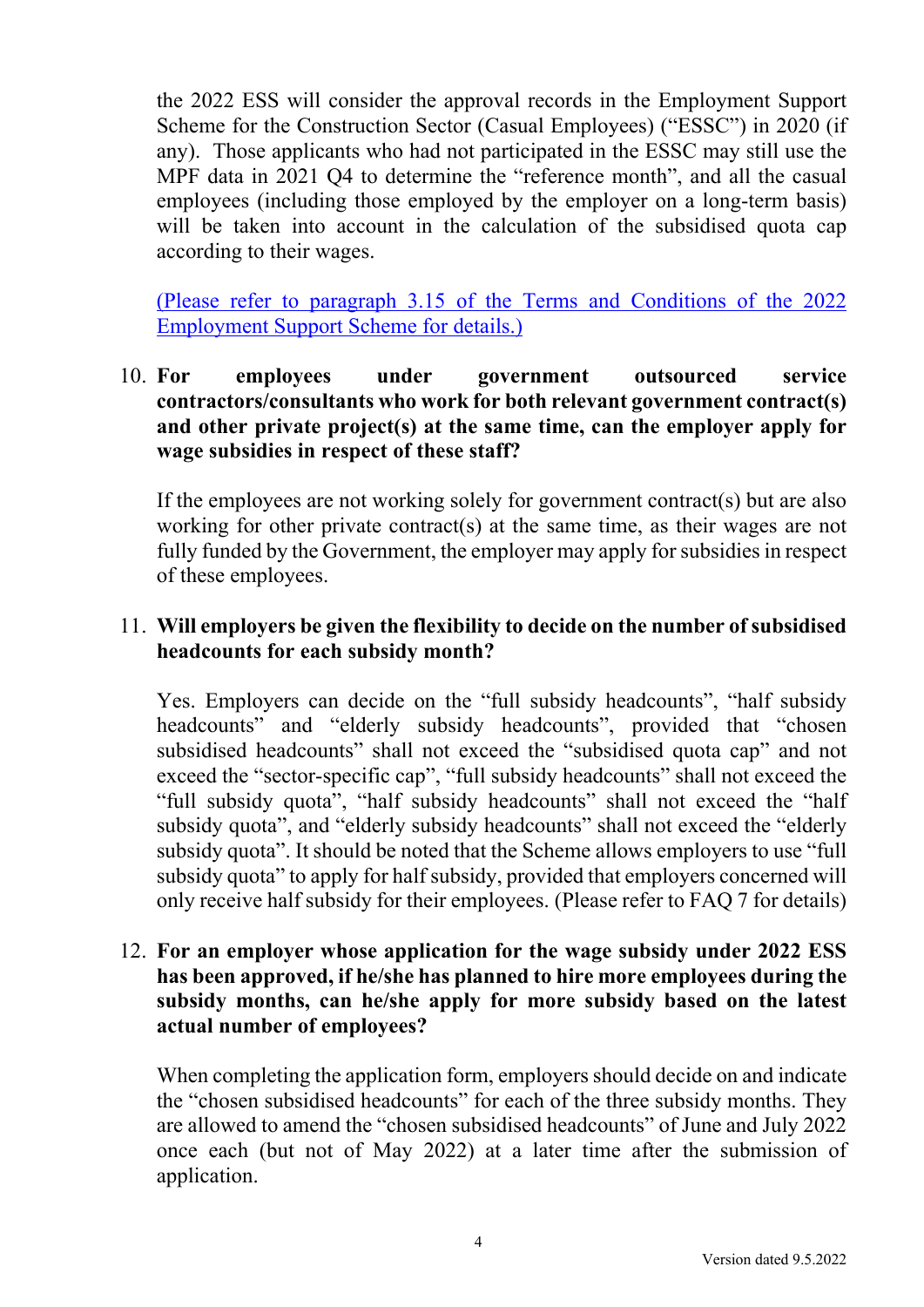Employers using the "2020 ESS records" should amend the headcounts concerned for June and July 2022 within a designated period after the application (i.e. the subsidy headcount for June 2022 may be amended between 1 and 10 June 2022, and that for July 2022 between 1 and 11 July 2022). For employers using the "2021 Q4 records", the government-appointed agent has to collect the latest MPF records from the MPF trustees which results in longer processing time for vetting applications and calculating the "subsidised quota cap". The government-appointed agent will contact those employers at a later stage for amending the subsidised headcounts of June and July 2022. That said, the amended subsidy headcount shall not exceed the relevant subsidised quota cap (including "subsidised quota cap", "full subsidy quota", "half subsidy quota", "elderly subsidy quota" and the "sector-specific cap").

# **Reference month**

13. **For employers who have been successfully granted subsidies under the 2020 ESS, the online application form only provides the 2020 ESS records for reference. Since the application form does not provide the 2021 Q4 records, how can an employer choose a "reference month" that would be most beneficial to him/her?** 

Since employers are unable to authorise in advance the government-appointed agent to obtain the 2021 Q4 records from MPF trustees, the online application form can only derive various quotas based on the previous 2020 ESS records. Hence, in deciding on the "reference month", employers can make reference to their internal business data, human resources and wage records (especially the remittance statements submitted to MPF trustees in respect of Q4 2021 and thereafter, indicating the Relevant Income of each paid employee), and calculate for themselves various subsidy quotas. In deciding on various subsidy headcounts chosen for subsidy months (i.e. May to July 2022), employers should also take into account the latest labour market and business environment in anticipating changes in business prospects, manpower requirement and wage level of his/her company in future months, in order to assess the number of subsidised headcounts and whether the company can fulfil the employment undertaking.

#### **Wage and subsidy amount**

14. **If an employee's income record shows that his/her wage was at least \$3,000 but below \$8,000 in the "reference month", but his/her wage has been raised to exceed \$8,000 during the subsidy period. What is the subsidy for this employee?** 

The subsidy amount should be \$4,000. The subsidy amount of the employee will be determined based on payroll records in the "reference month". A full subsidy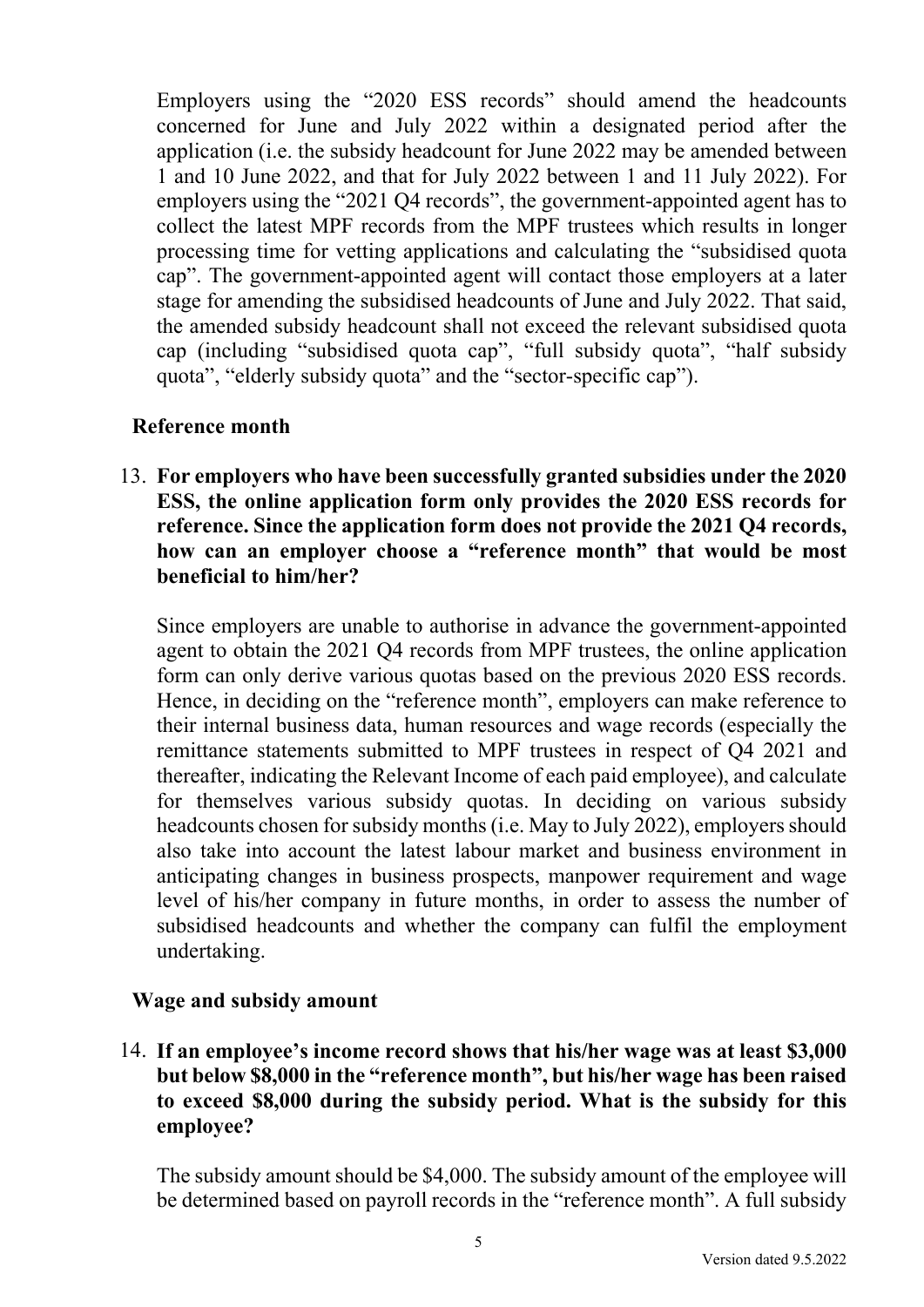of \$8,000 per month will be adopted for each employee with monthly income of at least \$8,000 in that month; and a half subsidy of \$4,000 per month for each employee with monthly income of at least \$3,000 but less than \$8,000.

# 15. **How should an employer make contributions during the subsidy period if he/she applies for wage subsidies for casual employees under the Master Trust Schemes and Industry Schemes, in order to meet the committed headcount of paid employees?**

As mentioned in FAQ 21, the Secretariat and/or the government-appointed agent will audit whether the relevant employers have spent all the wage subsidies received in each of the months during the subsidy period (i.e. from May to July 2022) on paying wages to their employees in the same month against the total number of paid employees and their "relevant income" as shown on the monthly MPF records provided by the MPF trustees.

In order to meet the committed headcount of paid employees and fulfil the wage level requirements of the casual employees under the Master Trust Schemes and Industry Schemes during the subsidy period, employers are required to provide the wage information to the MPF trustees in each of the months during the subsidy period and make contributions on or before the MPF contribution day for the months May, June and July 2022, as announced by the MPF Schemes Authority, to prove that wages have been paid to the relevant employees in those months.

# **Application Procedures**

## 16. **Are there any alternative means to submit applications other than online applications?**

Only online application is accepted under the 2022 ESS. In case applicants need assistance, they may:

- i. use the online "live chat" service;
- ii. call the enquiry hotline at 1836-122; and
- iii. visit the five service centres under the Scheme (from 29 April to 12 May) where there are designated staff to help applicants in need to complete the online applications. Applicants must make an appointment via the hotline at 1836-122.

# 17. **Can applicants make amendments to the information in the application forms?**

Employers have one chance each in the following two subsidy months to adjust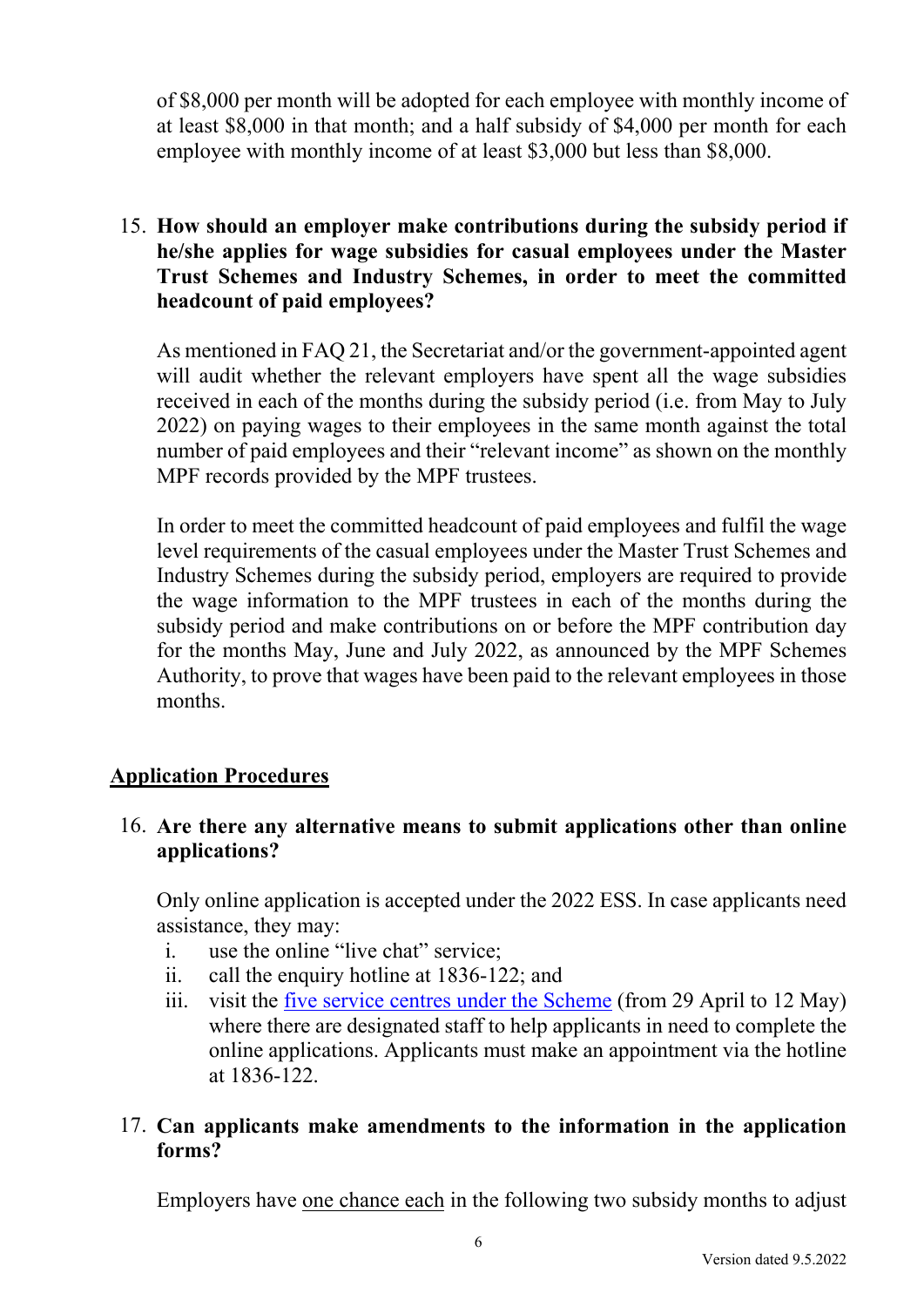the corresponding "chosen subsidised headcounts" and the distribution among "full subsidy headcounts", "half subsidy headcounts" and "elderly subsidy headcounts" :

| <b>Subsidy month</b> | Period for employer to adjust the chosen subsidy<br>headcounts of that month |
|----------------------|------------------------------------------------------------------------------|
| June 2022            | From 1 to 10 June $2022$                                                     |
| July 2022            | From 1 to 11 July 2022                                                       |

Except for the above, upon confirmation of the complete online application, applicants are not allowed to amend the information submitted in the application form.

Should there be any special circumstances, applicants should email to enquiry@ess.gov.hk or call the hotline at  $1836-122$  during service hours to seek assistance from the government-appointed agent. Applicants should provide their application numbers to facilitate follow-up.

#### 18. **When will applicants receive the wage subsidies?**

For successful applicants in the 2020 ESS who have chosen the "2020 ESS records" for calculating the "subsidised quota cap" and the "maximum subsidy amount" and using the same bank accounts of the 2020 ESS for receiving subsidies, they may receive the first tranche of subsidy in two to three weeks after submitting their application. For those employers who have chosen the "2021 Q4 records", the disbursement of subsidy will probably be about four weeks later than the preceding scenario because the government-appointed agent has to collect the latest MPF records from the MPF trustees which results in longer processing time. However, the processing time for more complicated cases will be even longer.

For employers of ORSO schemes, or employers with some employees whose wages are fully funded by the Government and who have received notification letters from relevant Government departments (including Government-funded organisations, Government outsourced contractors or consultants), it may take longer processing time. Any omission of information will also defer the vetting process.

Subsidies will be disbursed to employers in four tranches. The first tranche covers subsidies for May 2022, the second tranche covers subsidies for June 2022, the third tranche covers 70% of the subsidies for July 2022, and the fourth tranche covers the remaining 30% of the subsidies for July 2022, after deducting any subsidies to be returned to the Government and penalties to be paid by the applicants (if any).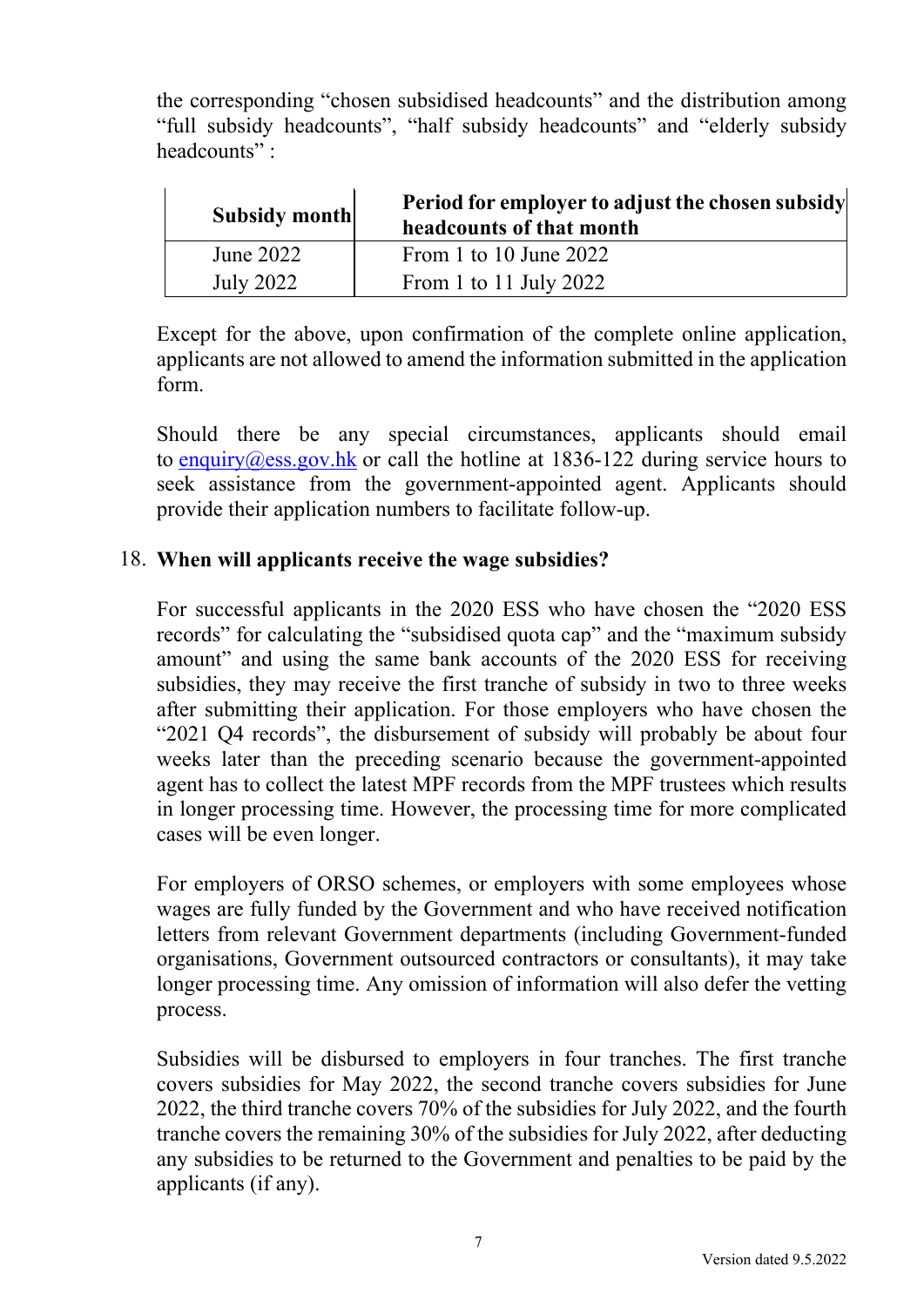## **Legal Liabilities and Other Questions**

19. **Should employers fill the vacancies as a result of the failure to meet the committed headcount of paid employees during the subsidy period due to business circumstances (such as economic downturn, expiry of contract of project staff, or reorganisation of business operations, etc.) or departure of employees (e.g. expiry of fixed-term employment contract, termination of employment contract, reaching an agreement for contract termination, resignation or retirement, etc.)?** 

Yes. Employers receiving wage subsidies under the 2022 ESS are required to undertake that the number of paid employees within specific income ranges in any one month during the subsidy period (i.e. May to July 2022) will not be less than the committed headcount of paid employees (including the "chosen subsidised headcount", "full subsidy headcount", "half subsidy headcount", and "elderly subsidy headcount"), or they will have to return the amount of wage subsidies overpaid and pay a penalty to the Government.

This Scheme allows employers to adjust, after submission of application, the number of committed headcounts of paid employees in June and July 2022 which has given some leeway for employers to cater for business volatility. Therefore, if employers anticipate reduction in the number of employees during the subsidy period, they must fill the vacancies to maintain the committed headcount of paid employees.

20. **Can employers transfer employees to a sister company or another company within the group during the subsidy period? Would multinational companies be considered as a single commercial entity for the redeployment of its employees?** 

The 2022 ESS does not forbid employers to redeploy their employees when receiving wage subsidies. However, it should be noted that both the undertaking and penalty under the 2022 ESS will be applied to the individual applicants. Employers who have received wage subsidies must ensure that the number of paid employees within the specific income ranges in each month during the subsidy period should not be less than the committed headcount of paid employees. It should be noted that the government-appointed agent will use the actual wages and total number of paid employees in the MPF and/or ORSO records in the subsidy period to determine if an employer has violated the undertakings under the 2022 ESS.

21. **What information will employers participating in the 2022 ESS be asked to provide to the Government for processing and monitoring?**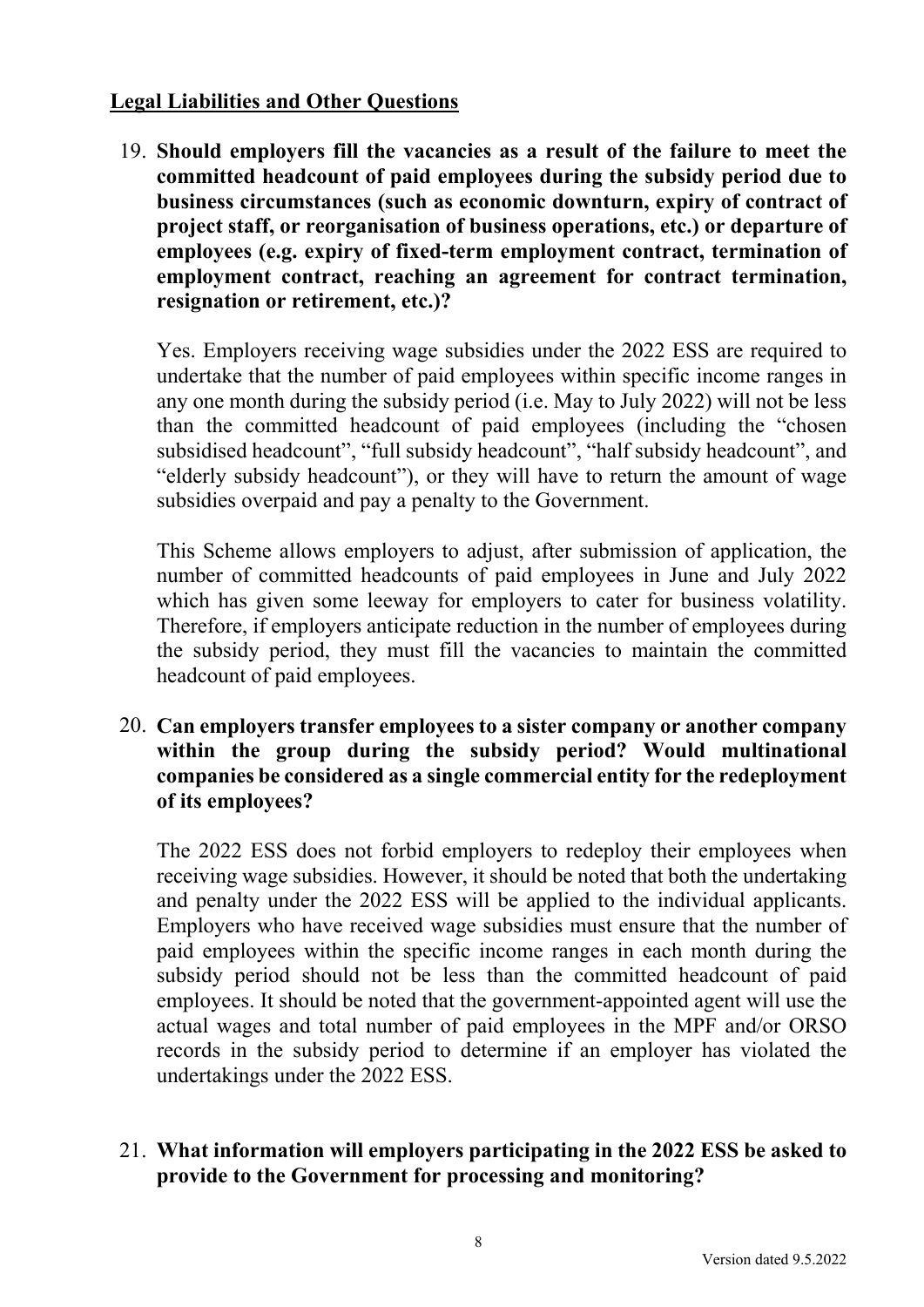For employers participating in MPF schemes, the Secretariat and/or the government-appointed agent will audit whether the relevant employers have spent all the wage subsidies received in each of the months during the subsidy period (i.e. from May to July 2022) on paying wages to their employees in the same month against the total number of paid employees and their "relevant income" as shown on the monthly MPF records provided by the MPF trustees. The Secretariat and/or the government-appointed agent will also compare the information with the "chosen subsidised headcounts", "full subsidy headcounts", "half subsidy headcounts" and "elderly subsidy headcounts" to determine whether the employers have breached any undertakings.

If employers need to hire **new employees** to fulfil their undertakings, they are required to open MPF accounts for these new employees in the relevant months. They also have to provide the wage information to the MPF trustees in each of the months during the subsidy period and make contributions on or before the MPF contribution day for the months May, June and July 2022, as announced by the MPF Schemes Authority, to prove that wages have been paid to the relevant employees for the months. If the employers have hired **casual employees** (including those whose wages are paid on a daily basis), they are also required to make monthly MPF contributions for the employees. Otherwise, the information of the new employees, or casual employees will not be shown on the MPF records of the months concerned and cannot be used by the applicants as a means to fulfil their undertakings.

For **employees aged 65 or over with MPF account but monthly wage of below \$3,000**, their employers have to commit that the number of employees aged 65 or above with a wage of \$4,000 or above in any one month is not less than the "elderly subsidy headcounts" of that month. The employers are also required to complete and return the records on the monthly wage of employees aged 65 or above to the MPF trustees to prove that they have paid wages to the respective employees during the subsidy period.

As regards employers who have set up ORSO schemes for their employees, as well as employers with some employees whose wages are fully funded by the Government and who have received notification from relevant government departments, they have to provide the actual wages paid to employees and the number of employees in the "reference month" and subsidy period for auditing. They should also make available relevant supporting documents of wage payment (e.g. ORSO contribution records, remittance slips of auto-transfer issued by banks, salary statements, records of employee receipts etc.) for the employees in the relevant period for verification by the government-appointed agent.

In the course of vetting applications, the government-appointed agent will verify the information submitted by the employers and conduct random on-site checking of the original copies of wage records, so as to avoid abuse. The key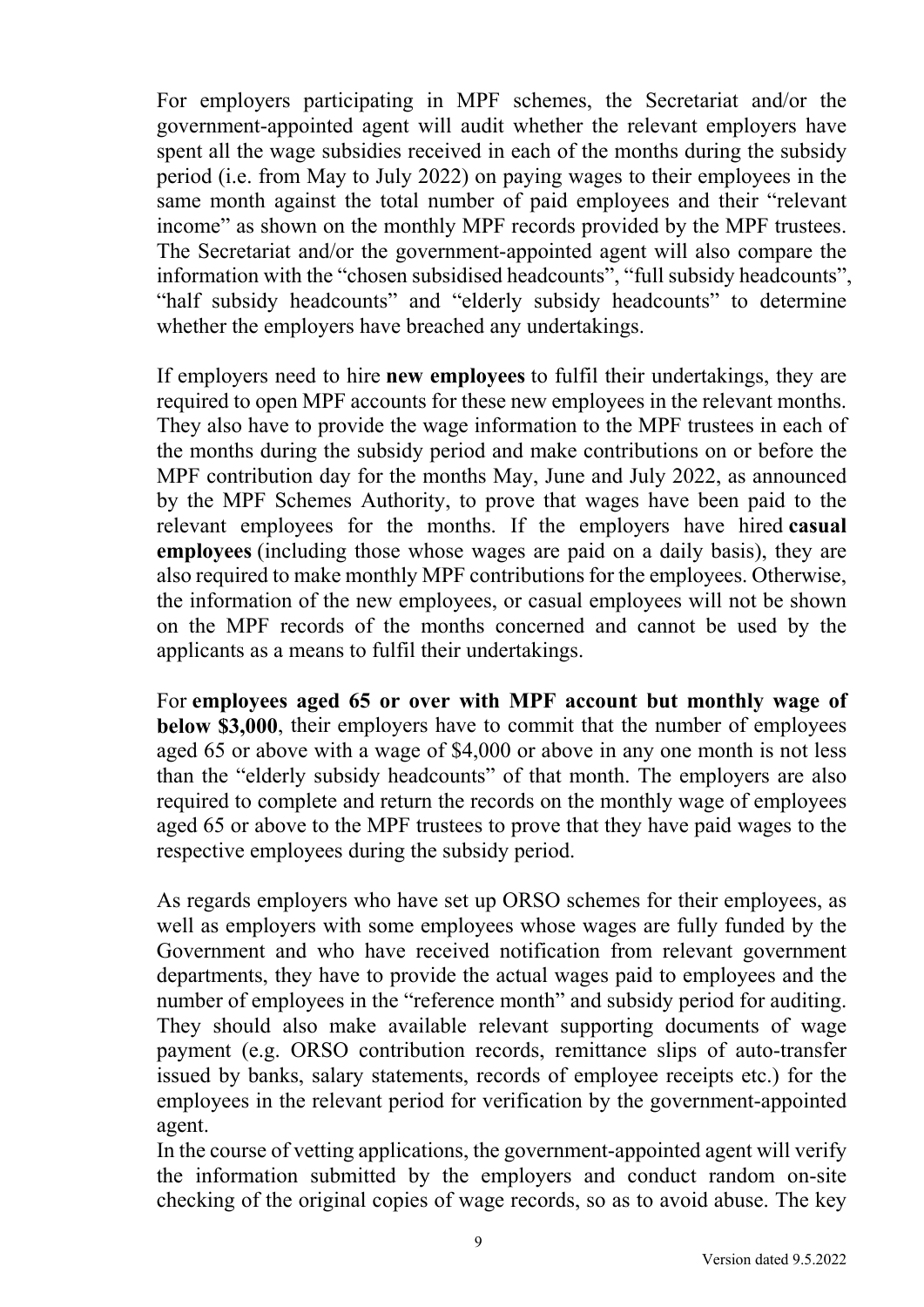data collected under the 2022 ESS covers the number of employees of the organisations and their wages. To prevent applicants from using false or incomplete information to deceive subsidies under the 2022 ESS, employers should retain the original copies of the relevant documents for two years for auditing purposes.

## 22. **How will the Government assess the applications from government services contractors/consultants or subvented organisations to ensure that only eligible employees would receive wage subsidies?**

Relevant departments of the Hong Kong Special Administrative Region Government will issue letters to relevant organisations to explain their eligibility under the 2022 ESS. Applicants should provide undertakings to confirm that their applications will not cover non-eligible employees (e.g. employees whose wages are fully funded by the Government). Applicants would bear legal liability for furnishing any false information. If there is reasonable suspicion of the information provided in the application, the Secretariat would consult the relevant government departments. Furthermore, the Government will put in place random checks by requesting applicants to provide additional information during the course of vetting applications for follow-up and on-site audit. If there is reasonable suspicion of false information, we would also consider making referrals to law enforcement agencies for investigation.

## 23. **If an employer does not make MPF contributions to MPF trustees for their employees timely in accordance with the law during the subsidy period, but has settled the payment and paid the surcharge for deferred contributions subsequently, will the employer be subject to a penalty under the 2022 ESS?**

Employers must make MPF contributions to MPF trustees for their employees timely in accordance with the law. Employers who default or evade payment will be deemed to have breached the undertakings of the 2022 ESS and are subject to a penalty.

## 24. **Do employers and employees need to pay tax on wage subsidies under the 2022 ESS?**

The Government has exempted the wage subsidies received by employers under the 2022 ESS from taxation.

That said, wages earned by employees (regardless of whether the wages are subsidised by ESS or paid by employers) are treated as income chargeable to salaries tax under the Inland Revenue Ordinance (Cap. 112).

# 25. **Do the employers have to spend all wage subsidies received under the 2022 ESS from elderly subsidised headcount on paying wages to employees aged**